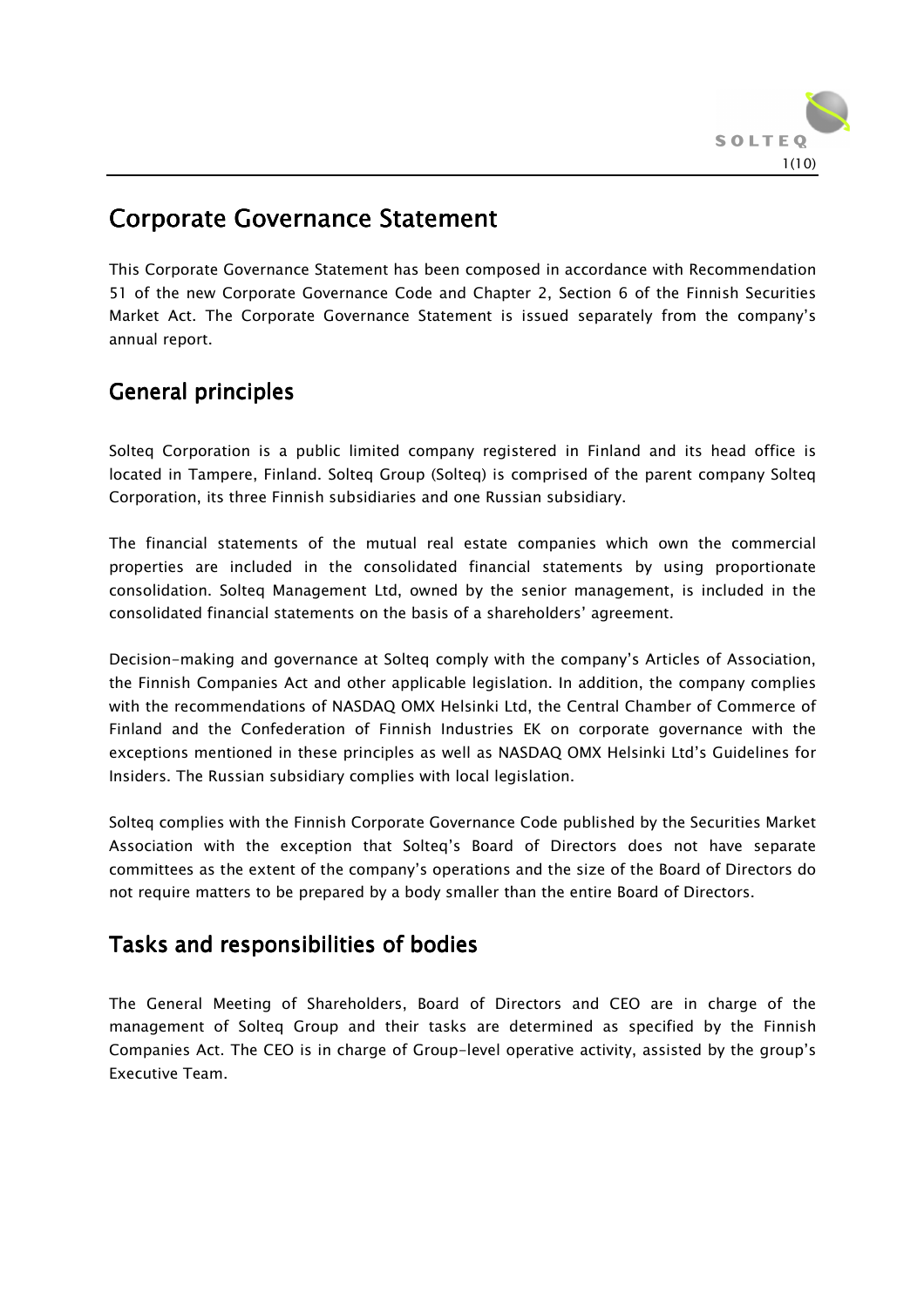

### **General Meeting**

The General Meeting is the highest decision-making body of the company. The Annual General Meeting is arranged once a year on the date determined by the Board of Directors within six months of the end of the financial period. Extraordinary General Meetings can be arranged during the year, if necessary. In accordance with the Articles of Association, the General Meeting is held in the company's registered office Tampere. A Summons to a General Meeting of Shareholders and the matters to be discussed in the meeting are issued in a newspaper announcement placed in at least one Finnish-language national daily newspaper and published as a stock exchange release and on the company's web site.

The Annual General Meeting each year resolves the following matters:

- approval of the income statement and balance sheet
- measures occasioned by the profit or loss shown in the approved balance sheet
- discharging members of the Board of Directors and the CEO from liability
- number of Board members and their appointment
- election of the auditor
- remuneration of the Board of Directors and auditors
- other matters mentioned in the summons to the meeting

#### **Board of Directors**

The Board of Directors of Solteq Corporation is responsible for the Company's management and the appropriate arrangement of its operations. The Board of Directors is responsible of duties that are specified in the Articles of Association and the Finnish Companies Act. The main duty for the Board of Directors is to confirm company's strategy and budget, make decisions of financial agreements and make decisions of purchase and sale of significant assets. The Board of Directors follow company's financial development by monthly reports and other information that company's management provide to the Board.

The essential duties and responsibilities of the Board are defined primarily by the Articles of Association and the Finnish Companies Act. The Board annually ratifies a working order that specifies the meeting procedure of the Board of Directors and its tasks.

In accordance with the working order, the tasks of the Board of Directors are to:

- give instructions and orders for proper organization of management and functions
- appoint CEO and supervise CEO's actions,
- within the limits of the company's business, make decisions on all abnormal or significant issues in respect to the company's extent and quality of present operations,
- represent the company,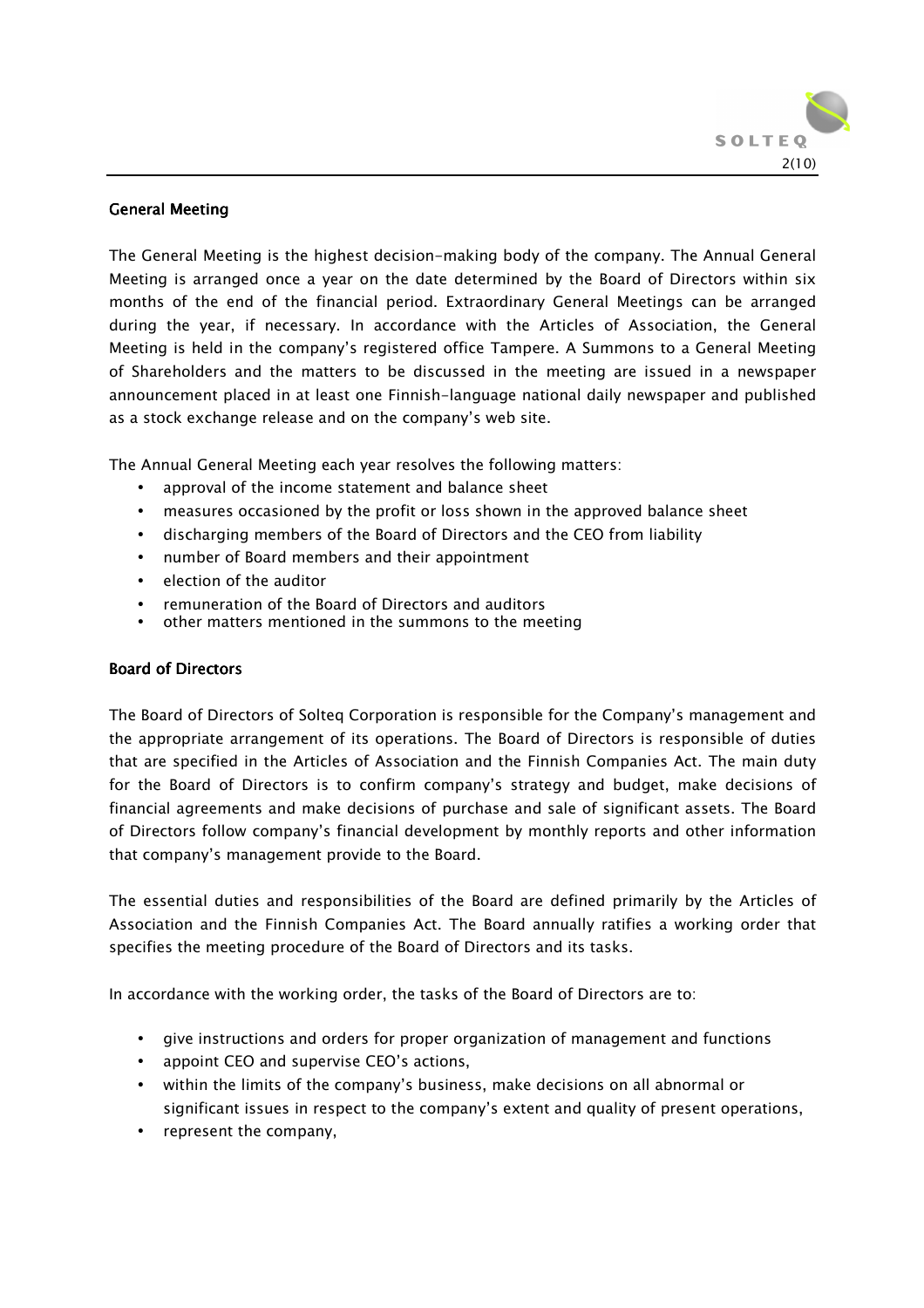

- give procuration by the Articles of Association
- act as an plaintiff or defendant on behalf of the company and make decisions of any compensation claims to be made,
- assume responsibility for company's operations, result and development,
- prepare subjects to the General Meeting,
- execute decisions made in the General Meeting,
- reinforce long term strategy,
- approve budget,
- decide on development of investment and significant single investments,
- decide on company and real estate purchases, decide on significant expansion of the business and decide on equity based investments,
- strengthen the Group's policy of controlling the financial risks,
- approve the principles for salaries and other benefits paid to personnel,
- take care of all the duties defined in the Finnish Companies Act, Articles of Association or any other specification that involves the company and are not instructed to other bodies.

In accordance with the Articles of Association, the Solteq Board of Directors has a minimum of five and a maximum of seven regular members. The Board members are elected by the Annual General Meeting for one term of office at a time. The term of office begins at the end of the General Meeting that elected the Board and expires at the end of the first Annual General Meeting of Shareholders following the election. The Articles of Association place no restrictions on the power of the General Meeting to elect members for the Board of Directors. The Board of Directors elects a Chair from its members and the Board of Directors is deemed to have a quorum present when half of its members are present. In addition to matters to be resolved, the Board of Directors is given real-time information on the operation, financial standing and risks of the group in the meeting. The Board of Directors convenes 14 to 16 times a year according to an agreed schedule, in addition to which the Board of Directors convenes when necessary. Minutes are kept for all meetings.

Solteq Board of Directors had five members in 2011: Ali Saadetdin (Chair), Seppo Aalto, Markku Pietilä, Sirpa Sara-aho and Jukka Sonninen.

From the Board of Directors independent members are Sara-aho, Pietilä and Sonninen. In addition Sara-aho and Sonninen are independent from significant stock owners.

The Board of Directors convened 16 times and participation percentage was 93 %.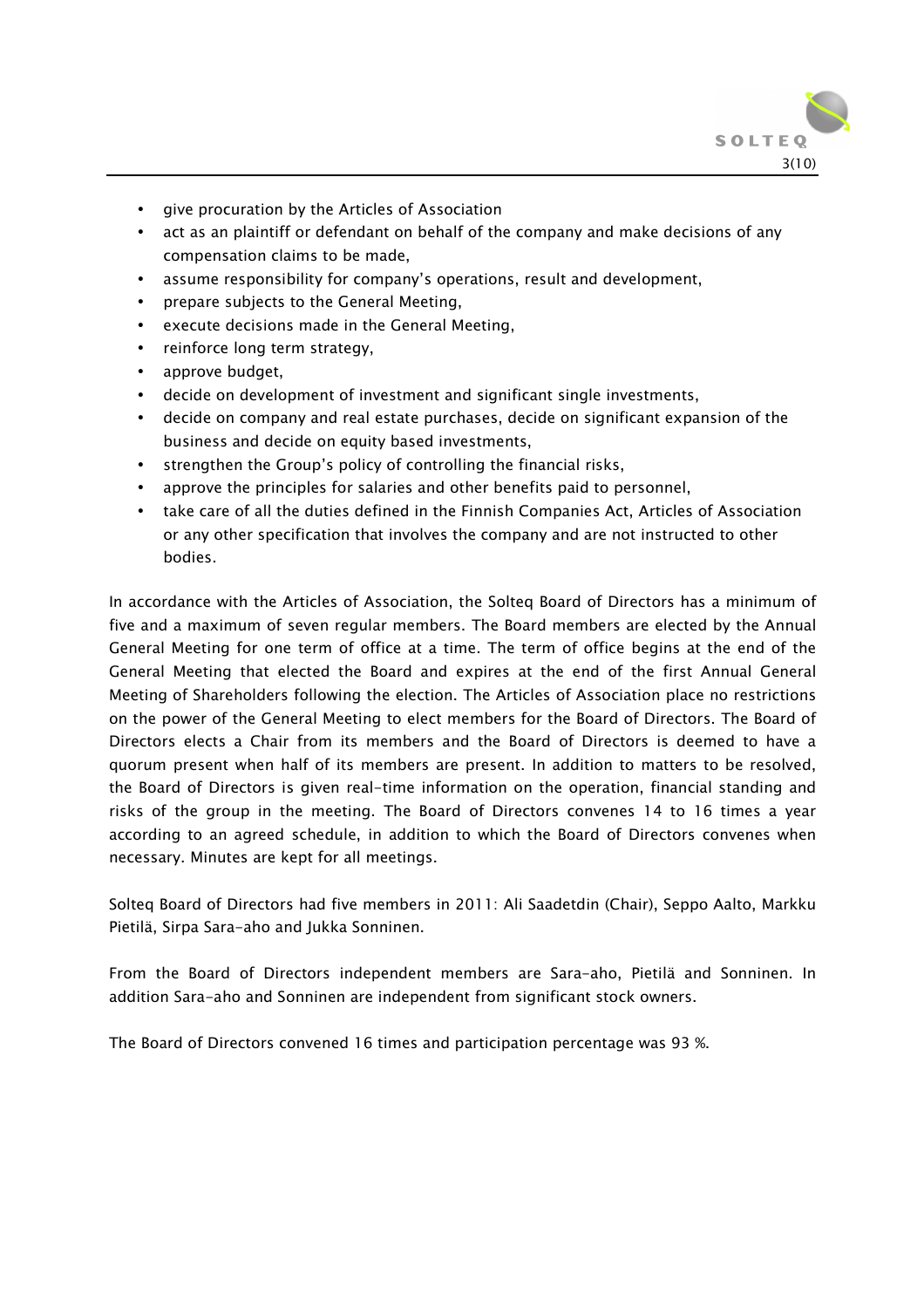

# CEO

The Board of Directors appoints the CEO. The CEO is in charge of the management of the company's business operations and governance in accordance with the Articles of Association, the Finnish Companies Act and the instructions given by the Board. The CEO is assisted in the management of the group by the Executive Team.

Repe Harmanen acted as the CEO of the company in 2011.

# **Executive Team**

The Executive Team is appointed by Solteq's Board of Directors. The Executive Team assists the CEO in the operative management of the Company, prepares matters handled by the Board and the CEO as well as plans and monitors the operations of the business units. The Executive Team convenes when necessary. The CEO acts as a chairman of the Executive Team.

Members of the Executive Team from December 1. 2010 to December 31. 2011 were Mira Sohlman (ERP), Matti Saastamoinen (EAM), Jouko Kiiveri (DATA), Markus Mäkelä (STORE), Riina Tervaoja (Projects), Kai Hinno (Development), Mari Kuha (HR), Mika Sipilä (Sales) and Antti Kärkkäinen (Finance).

Members of the Executive Team from January 1. 2012 are Repe Harmanen (Chairman of the Executive Team), Kai Hinno (Continuity Services), Tiina Honkiniemi (Enterprise Resource Planning and Financial Management Solutions), Jenna Järnstedt (Legal and contractual matters), Mari Kuha (HR), Antti Kärkkäinen (Finance), Matti Saastamoinen (Value Added Solutions for Enterprise Resource Planning), Mika Sipilä (Sales) and Riina Tervaoja (Project Services).

#### Internal audit

The Group does not have any separate organization for the internal audit. The financial department is responsible for the internal audit in practice. The goal is to make sure that the whole group has similar administration and accountancy.

# External audit

Solteq Corporation has one auditor and if the auditor is not a firm accredited by the Central Chamber of Commerce (Authorized Public Accountants), the company has additionally one deputy auditor. The auditors are elected until further notice. The primary function of audit is to verify that the Financial Statements give accurate and adequate information about Solteq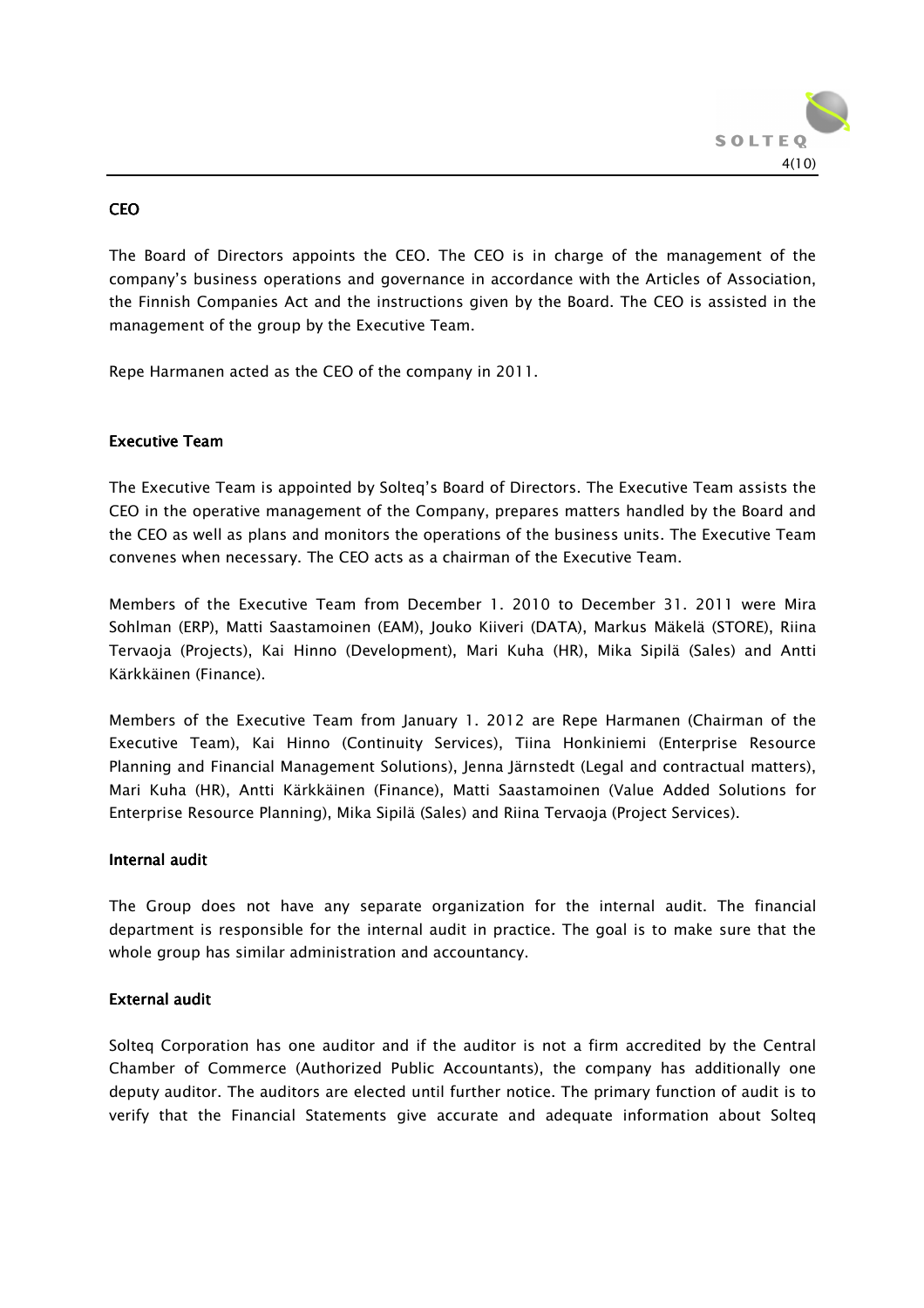

Corporation's result and financial position for the financial period. In addition the Auditors report to the Board of Directors on the ongoing auditing of administration and operations.

In 2011 Solteq's auditor was KPMG Oy Ab, Authorized Public Accountants, with Frans Kärki, APA as the auditor in charge.

# Compensation

### Management of compensation

The General Meeting decides on the remuneration paid to the Board of Directors and auditors. The Board decides on the service terms and conditions of the CEO, specified in writing. The compensation principles of the top management are decided by the Board. The Board annually approves the personnel incentive scheme.

### **Board of Directors**

The General Meeting decides on the remuneration paid to the Board of Directors and auditors. The Annual General Meeting resolved on March 16, 2011 to compensate the members of the Board according to the following:

- Members EUR 15,000 per year
- Chairman EUR 48,000 per year.

According to share register maintained by Euroclear Finland Ltd, member of Board Seppo Aalto held 1 662 206 shares and Jukka Sonninen held 5 000 shares of Solteq Corporation at December 31, 2011.

# Chairman of the Board of Directors

The salary of the Chairman of the Board was EUR 46.242 in 2011. The Chairman of Board is not included in the bonus program of the company.

According to share register maintained by Euroclear Finland Ltd, Chairman of the Board held 3 481 383 shares of Solteq Corporation at December 31, 2011.

# **CEO**

The Board decides on the service terms and conditions of the CEO, specified in writing. Currently the CEO has: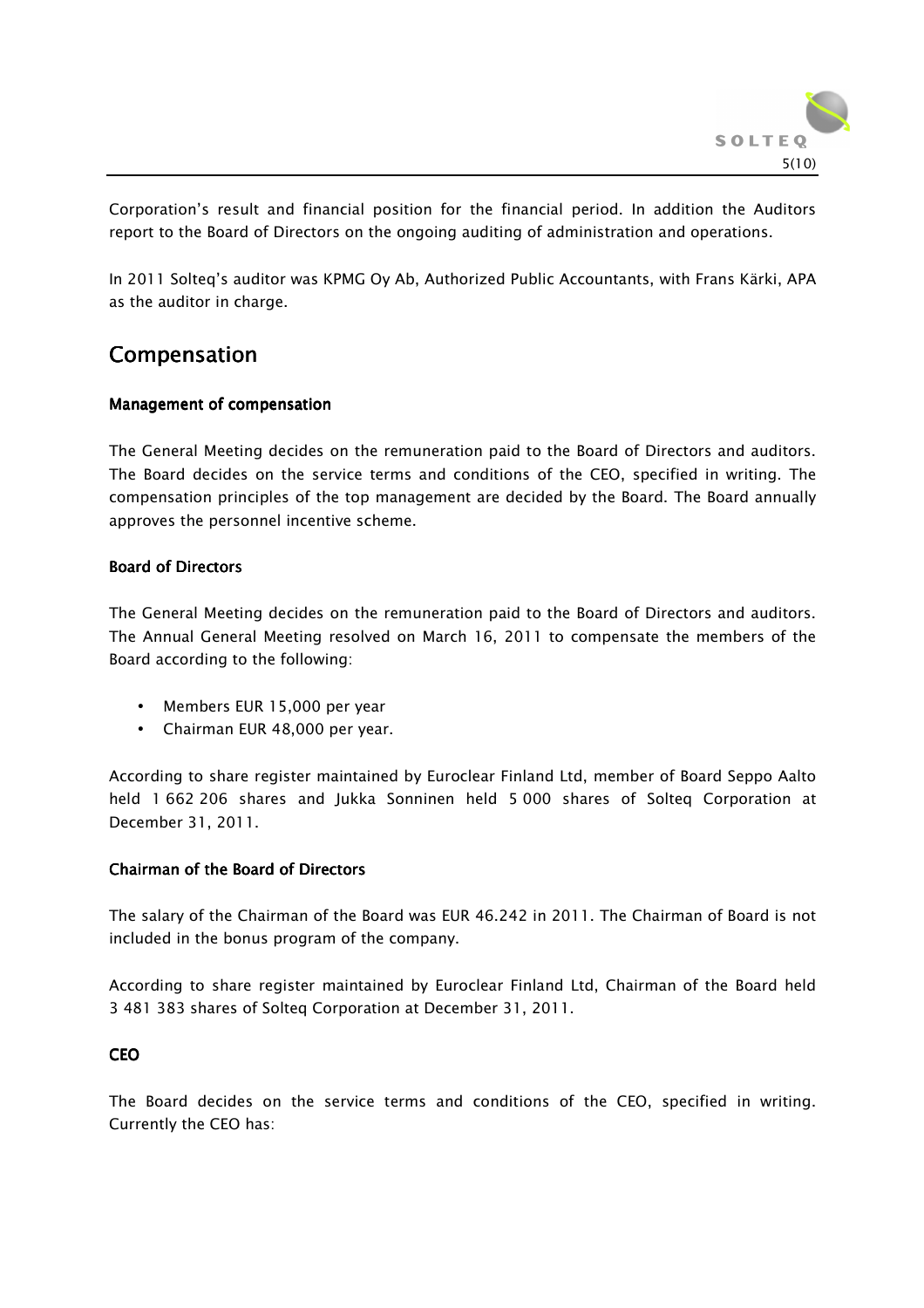

• 3 months' period of notice and salary for the period of notice should the Company give notice, in addition to which he is entitled to severance pay equivalent of 9 months' fixed salary.

The CEO's remuneration consists of salary in money, fringe benefits, a possible annual bonus based on performance and of share-based incentive scheme.

In the financial year 2011 the CEO Repe Harmanen's total salary, including benefits, totaled EUR 180.180,00.

#### Executive Team

The Executive Team's remunerations consists of salary in money, fringe benefits, a possible annual bonus based on performance and share-based incentive scheme. The compensation principles of the Executive Team members are decided by the Board.

### Shares in Executive Team

According to the share register maintained by Euroclear Finland Ltd, CEO Repe Harmanen did not directly hold shares in Solteq Corporation on December 31, 2011. Other members of the Executive Team held directly 2 000 shares altogether.

The Board of Directors decided on March 2011 to introduce a new share-based incentive scheme to be a part of Solteq Group's incentive and engagement program. Share-based incentive scheme provides the target group with a possibility to have significant long-term shareholdings in Company's shares. The scheme is implemented through Solteq Management Ltd, a company owned by Repe Harmanen (CEO) and Antti Kärkkäinen (CFO). At December 31. 2011, Solteq Management Ltd owned a total of 400,000 shares in Solteq Plc. The shares were subscribed for through a private offering to the holding company. The acquisition of Solteq shares was financed by a long-term bank loan of EUR 100,000.00 and a loan of EUR 335,000.00 granted by the parent company. The shares will remain in the possession of the holding company until the arrangement is dissolved. The holding company owned by the senior management will operate until the publication of the company's statement of accounts for 2014, after which the holding company will be wound up in a manner to be decided on later. The arrangement can be dissolved e.g. by merging Solteq Management Ltd with Solteq Plc or by selling the shares held by Solteq Management Ltd in another way. The arrangement will be continued by one year at a time if after the publication of the company's financial statements, the stock exchange quotation of the company's share is less than the average price of the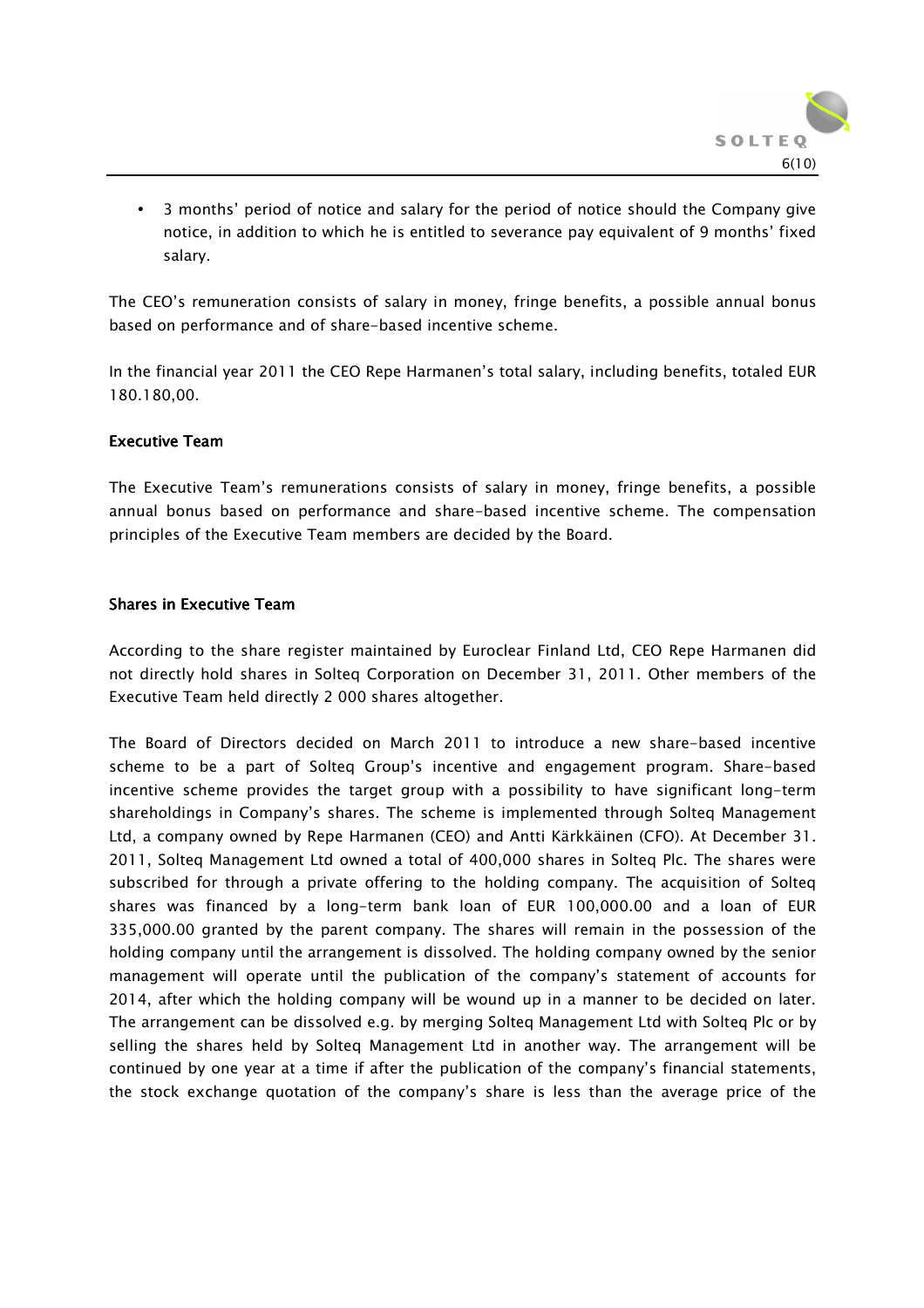

shares acquired in the arrangement. Disposition of the shares owned by Solteq Management Ltd is restricted during the term of the arrangement.

# Internal control and risk management systems associated with financial reporting

The ultimate responsibility for accounting and financial administration lies with Solteq Corporation's Board of Directors. The Board is responsible for internal control, and the CEO is responsible for the practical arrangements and monitoring of the control system. The steering and monitoring of business operations is based on the reporting and business planning system covering the entire Group. The CEO and CFO give both Board and Executive Team meetings presentations of the Group's situation and development based on monthly reports.

### Risk management system

The Group's risk management is guided by legal requirements, business requirements set by the owners of the company as well as the expectations of the other important stakeholders. The goal of risk management is to identify and acknowledge the risks involved in the company's operations as well as to make sure that the risks are appropriately managed when making business decisions. The company's risk management supports the attainment of strategic goals and ensures the continuity of business operations.

Solteq takes risks that are a natural part of its strategy and objectives. The company is not ready to take risks that might endanger the continuity of operations or that are uncontrollable or that can significantly harm the company's operations. Risks are divided into risks related to business operations, personnel, finance, legal and financial risks. In the process of risk management, the goal is to identify and evaluate the risks, after which a risk-specific plan is drawn up and concrete action is taken. Such actions may include, for example, avoiding the risk, diminishing the risk by different means or transferring the risk by insurance or agreements. When necessary the Board of Directors will be reported all material changes and new significant risks that are identified in the process of risk management.

In 2011 to the Board of Directors has been reported material risks concerning Company's financial result in the uncertain general financial situation, risks in projects, credit and finance risks and valuation of immaterial assets in the balance sheet.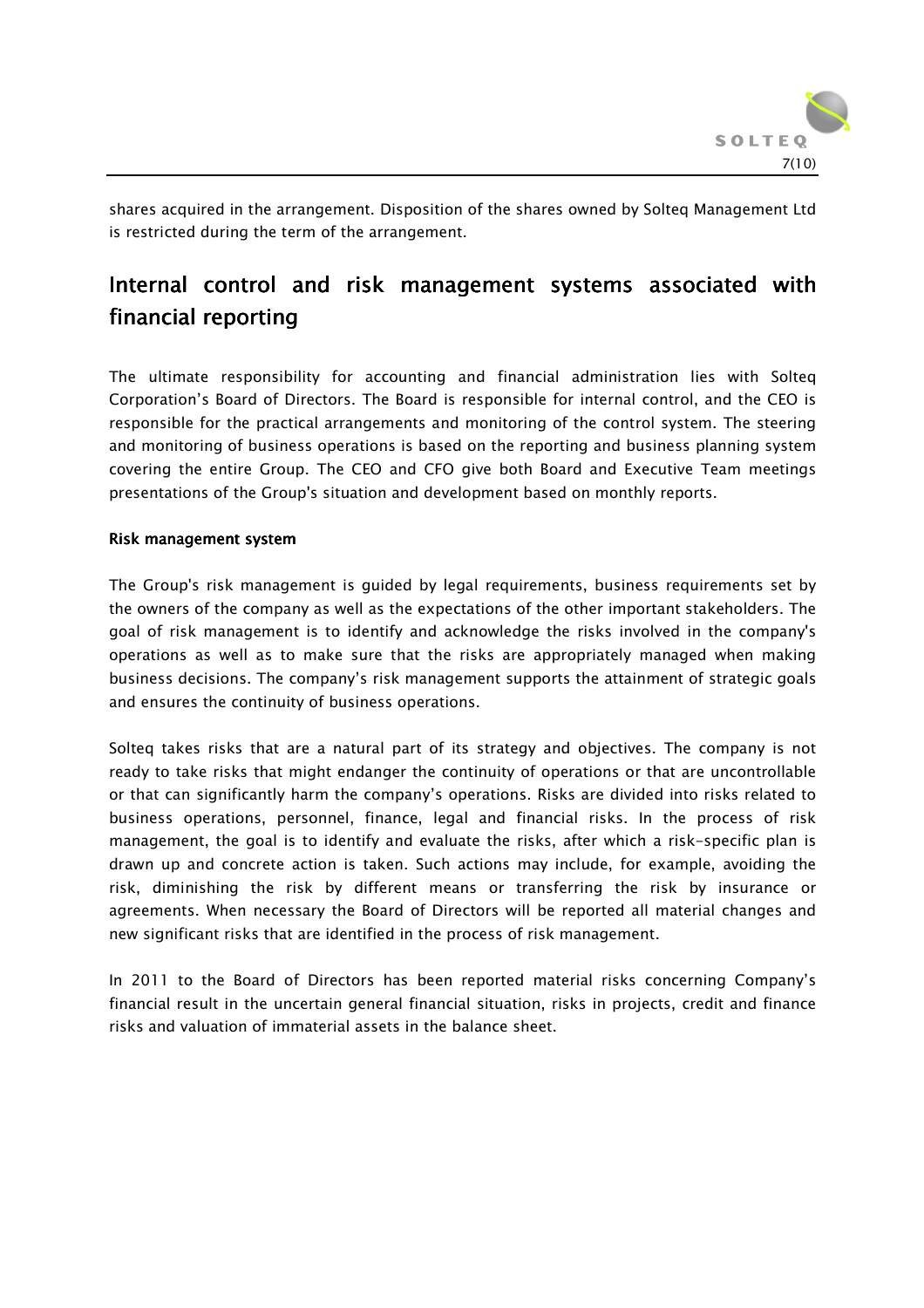

#### Control environment

The goal of Solteq's internal control is to support the implementation of the Group strategy and ensure compliance with regulations. The system is based on Group-level policies, guidelines and processes and controls of business operations and support processes. The operating culture is being built by the steering and control of the company's operations by the Board of Directors, the management methods of the company's management, the company's organizational structure and management system, effective utilization of global information system as well as the employees' competence.

The financial department operating under the CFO is responsible for the general controlling function in the financial reporting. The Group applies the International Financial Reporting Standards (IFRS).

#### Risk assessment in financial reporting

The aim of financial reporting is to ensure that assets and liabilities belong to the company; all rights and liabilities of the company are presented in the financial statements; items in the financial statements have been classified, disclosed and described correctly; assets, liabilities, income and expenditure are entered in the financial statements at the correct amounts; all the transactions during the reporting period are included in the accounts; transactions entered in the accounts are factual transactions; and that the assets have been secured. The risk management process includes an annual identification and analysis of risks related to financial reporting. In addition, the aim is to analyze and report all new risks immediately after they have been identified. Taking into account the quality and extent of the Group's business operations, the most significant risks associated with the reliability of financial reporting are associated with revenue recognition, processing of bad debt reservation, capitalization of product development expenses, impairment testing of assets (including goodwill, capitalized product development expenses and unfinished projects) and deferred tax.

#### **Control functions**

The correctness and reliability of financial reporting are ensured through compliance with the Group guidelines. Controls that ensure the correctness of financial reporting include controls related to accounting transactions, controls related to the selection of and compliance with the accounting principles, information system controls and fraud controls.

Revenue recognition is based on the existence of obligatory sale documents. The capitalized amount of the Group's product development expenditure is monthly calculated centrally in the financial department. The calculation is based on project-specific monitoring documentation of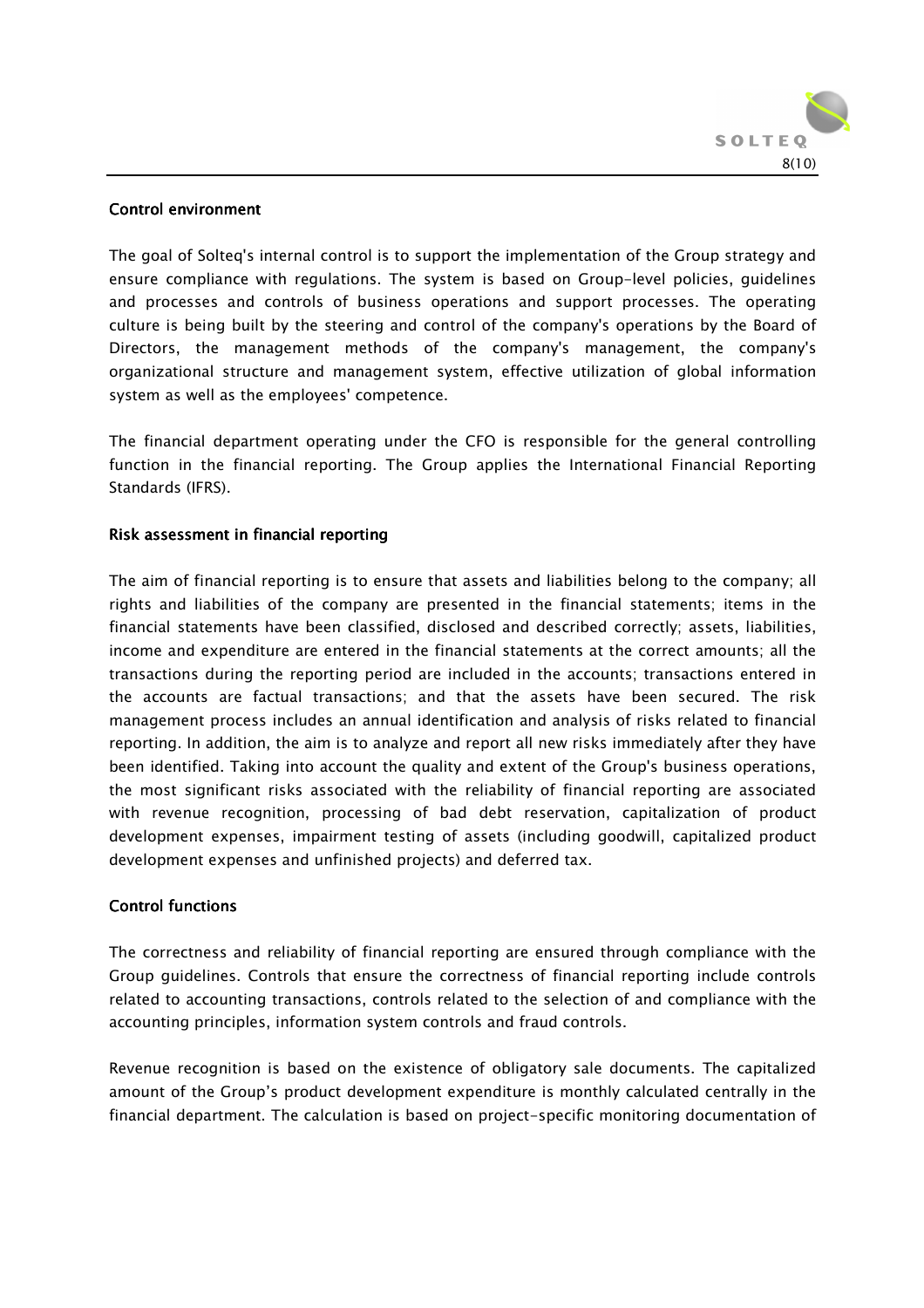

R&D activities. Goodwill is tested for impairment during the last quarter of the year. In addition indications of impairment are continuously monitored. Information systems support compliance with the Group's acceptance authorizations. Personnel expenses account for a majority of Solteq's expenditure. Actual and forecasted personnel expenses are monitored and the forecasts are updated at a very detailed level regularly. The result of business operations and attainment of annual goals is assessed monthly by Executive Team and Board meetings. Monthly management and Board reporting includes both actual and forecast data compared to the goals and actual results of previous periods.

Solteq has complemented its organic growth with acquisitions in accordance with its strategy. In making acquisitions, the company aims to follow due diligence and utilize its internal and external competence in the planning phase (e.g. due diligence), takeover phase.

#### Communication and information

The purpose of the management's reporting is to produce aptly timed and essential information for making decisions. The financial department provides the guidelines on monthly reporting for the entire organization and is in charge of special reporting instructions associated with budgeting and forecasting. The Financial department internally distributes information on financial reporting-related processes and procedures on a regular basis and the personnel perform their internal control tasks according to such information. When necessary, financial department also arranges targeted training for the rest of the organization on the procedures associated with financial reporting and changes in them. The investor relations maintain the guidelines on the disclosure of financial information in cooperation with financial department.

#### **Monitoring**

Monitoring refers to the process to assess Solteq's internal control system and its performance. Solteq also continuously monitors its operations through various assessments, such as internal audits and external audits. Solteq's management monitors internal control as a part of routine management work. The business management is responsible for ensuring that all operations comply with applicable laws and regulations. The financial department also monitors the correctness of external and internal financial reporting. The Board of Directors assesses and ensures the appropriateness and effectiveness of Solteq's internal control and risk management. Solteq's internal control is also assessed by the company's Auditor. The external auditor verifies the correctness of external annual financial reporting. Performed as part of continuous auditing process, auditing targets on typical controls that ensure the correctness of financial reporting. The most significant observations and recommendations of the audit process according to the auditing plan are reported to the Board of Directors.